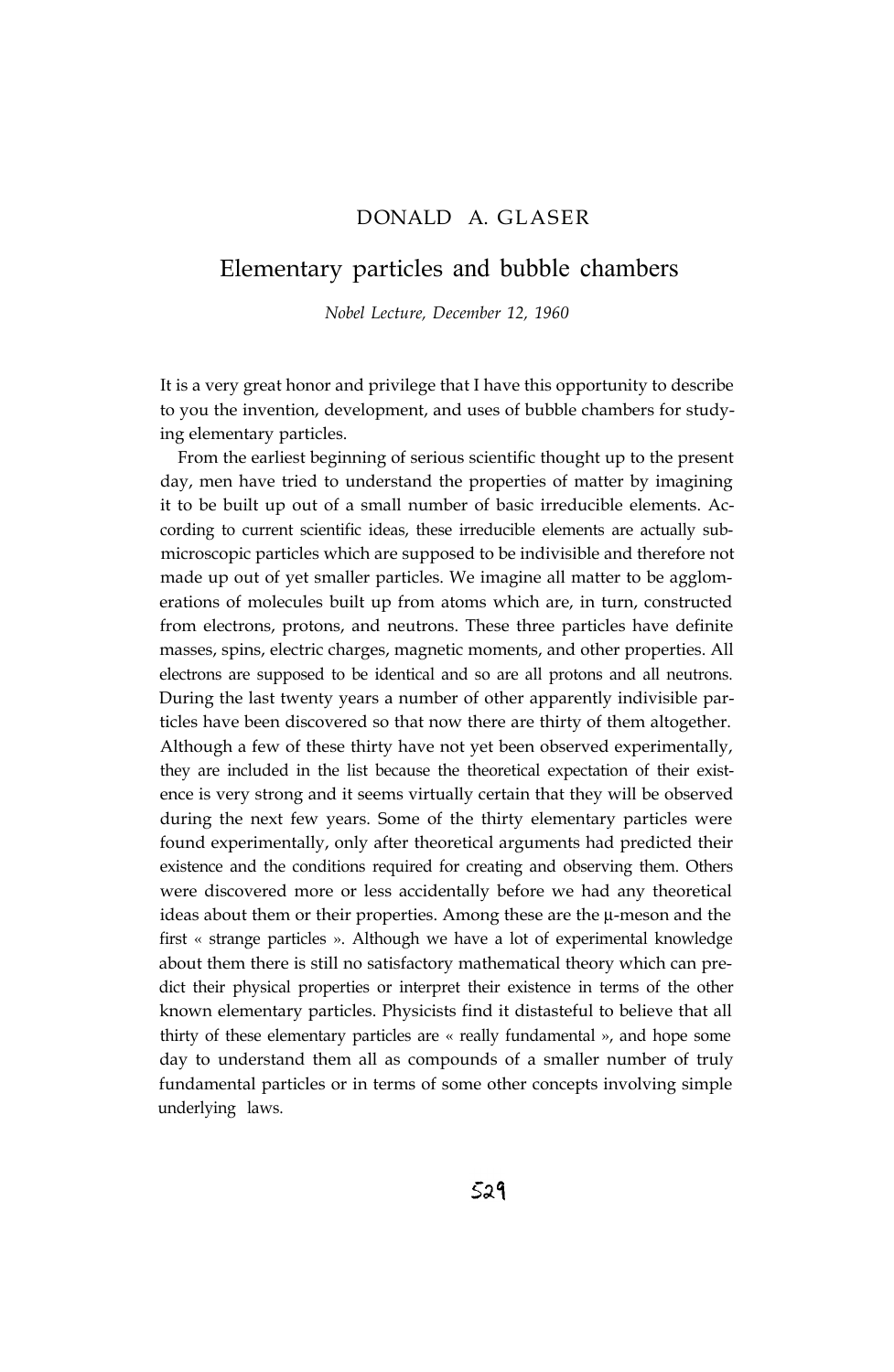Advances in our knowledge of the elementary particles have depended heavily on the development of techniques for detecting them and observing their properties in detail. Among the most important instruments used in these experimental studies have been the cloud chambers and the nuclear emulsion. Both techniques permit detailed visual study of the paths of charged elementary particles, but each has limitations that seriously hamper some studies of elementary particles and other phenomena of high-energy nuclear physics.

I became interested in trying to devise new experimental methods for investigating the physics of elementary particles in 1950, not long after the new « strange particles » had been discovered in cosmic rays. In those days a rather small number of these particles had been observed, and they were still called « V-particles » or « pothooks » because of their unusual appearance in the cloud chamber photographs. In fact, I remember that when I left the California Institute of Technology in 1949 after finishing my doctoral research on cosmic radiation under the direction of Professor Carl D. Anderson, there was written at the top of his blackboard the question: « What have we done about the pothooks today? » No one had predicted the existence of these particles or had any idea how they might fit into theoretical schemes describing the particles already well known at that time. Their discovery in cosmic ray interactions in 1947 by Butler and Rochester and later observation by others created high excitement among physicists. Here was a whole new family of particles that might well lead to some novel and deep ideas about the laws and symmetries of Nature on the submicroscopic level of the elementary particles. More experimental information was desperately needed concerning the production, decay, and interactions of these new particles.

Greatly stimulated by these developments, I began to wonder whether it would be possible somehow to speed up the rate of observing the strange particles and their interactions. Most examples of their decays were seen in cloud chamber photographs of penetrating cosmic ray showers originating in lead plates just above the chamber. Because of the rarity of strange-particle production and the low density of gas in a cloud chamber, production events almost never occurred in the gas itself. For this reason it was difficult to get convincing experimental evidence on even such simple ideas as the law of associated production, which had been invented to explain how the new particles could have such long lifetimes. Nuclear emulsions are not useful in these studies because the neutral « V particles » have typical mean decay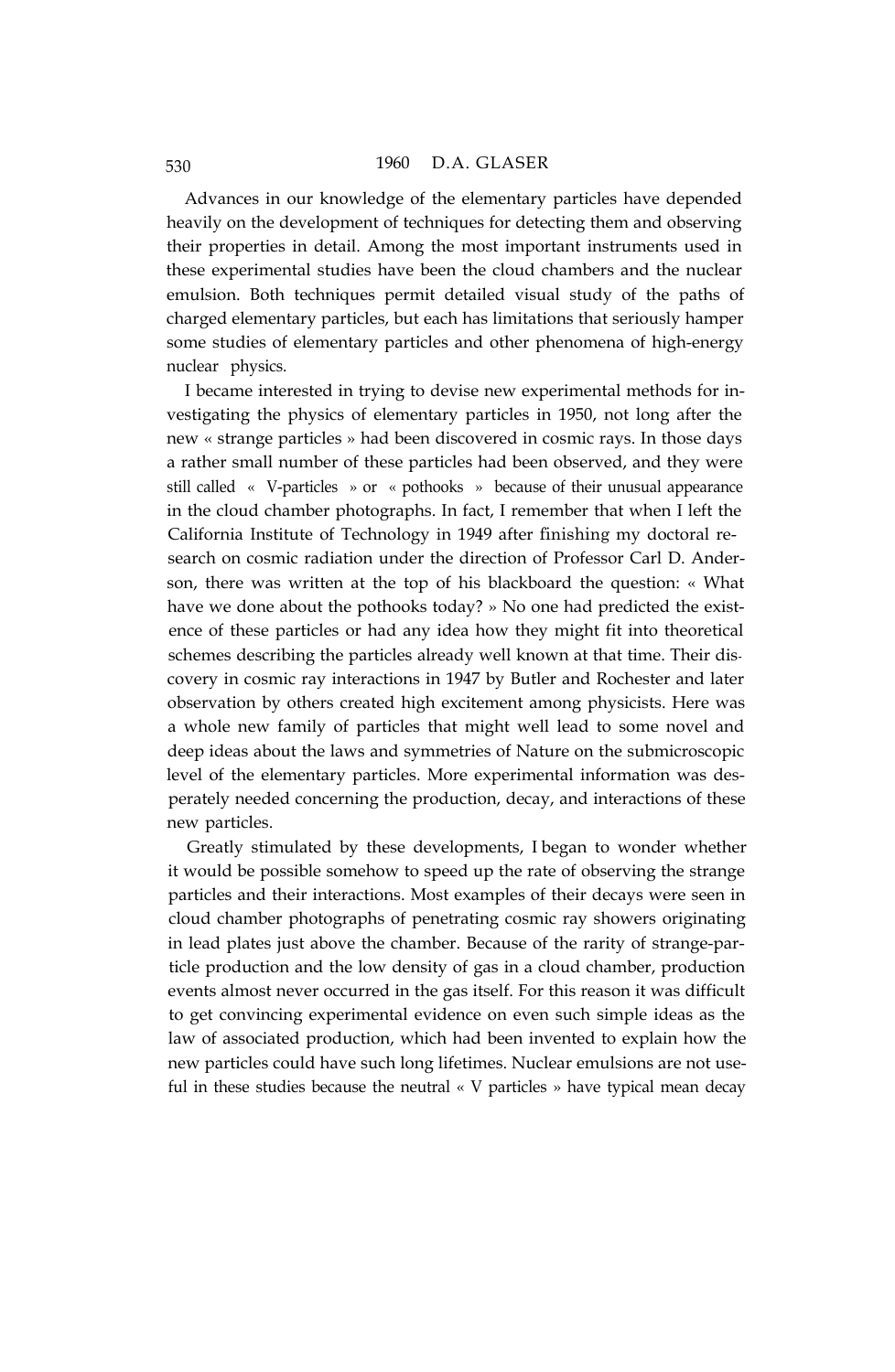lengths of a few centimeters. This makes it virtually impossible to associate correctly a decaying  $\Lambda^{\circ}$  or  $K^{\circ}$  with its parent star in an emulsion stack containing a reasonable density of events.

There was therefore a great need for a particle detector of high density and large volume - tens to hundreds of liters - in which tracks could be photographed and scanned at a glance, and in which precision measurements of track geometry could be made. Expansion cloud chambers which operated with internal gas pressures up to 300 atmospheres had been built for this reason, but they were elaborate and cumbersome machines which required waiting times of 15 to 30 minutes between expansion cycles.

Since all detectors capable of recording the passage of a single minimum ionizing particle must use some amplifying process to be sensitive to the minute amounts of energy deposited by a fast charged particle, I began to list all the amplifying mechanisms I could imagine that might serve as the basis for a detector of the type that was needed. Previous detectors had used the instability of a gas, liquid, or solid, against dielectric breakdown in an intense electric field, the chemical instability of nuclear emulsion with respect to its developing solution, or the thermodynamic instability of a supercooled or supersaturated vapor. Since I wished to attain high density without using very high pressures, I considered mainly instabilities that can exist in liquids and solids, such as chemical instabilities including the tendency of monomers to polymerize, instabilities due to intense electric fields, and thermodynamic instabilities such as are present in supercooled liquids, superheated solids, or superheated liquids. At the time that I was studying these instabilities, I knew that the large proton synchrotons in the few GeV energy range would come into operation in the early 1950's and that they would have pulse repetition times of a few seconds. It was therefore important that the new detector be able to cycle in a few seconds to be most useful with these machines as well as with the cosmic rays. For this reason I rejected chemical and solid systems as being probably too difficult to recycle rapidly.

The thermodynamic instability of a superheated liquid can be used to detect minimum ionizing radiation only if the density of ionization energy deposited in the liquid along the path of the particle is sufficient to form a vapor bubble nucleus large enough to grow to photographable size. If the vapor pressure in a bubble at the temperature *T* exceeds the external pressure applied to the liquid by the amount  $\Delta P$ , the radius of this critical nucleus is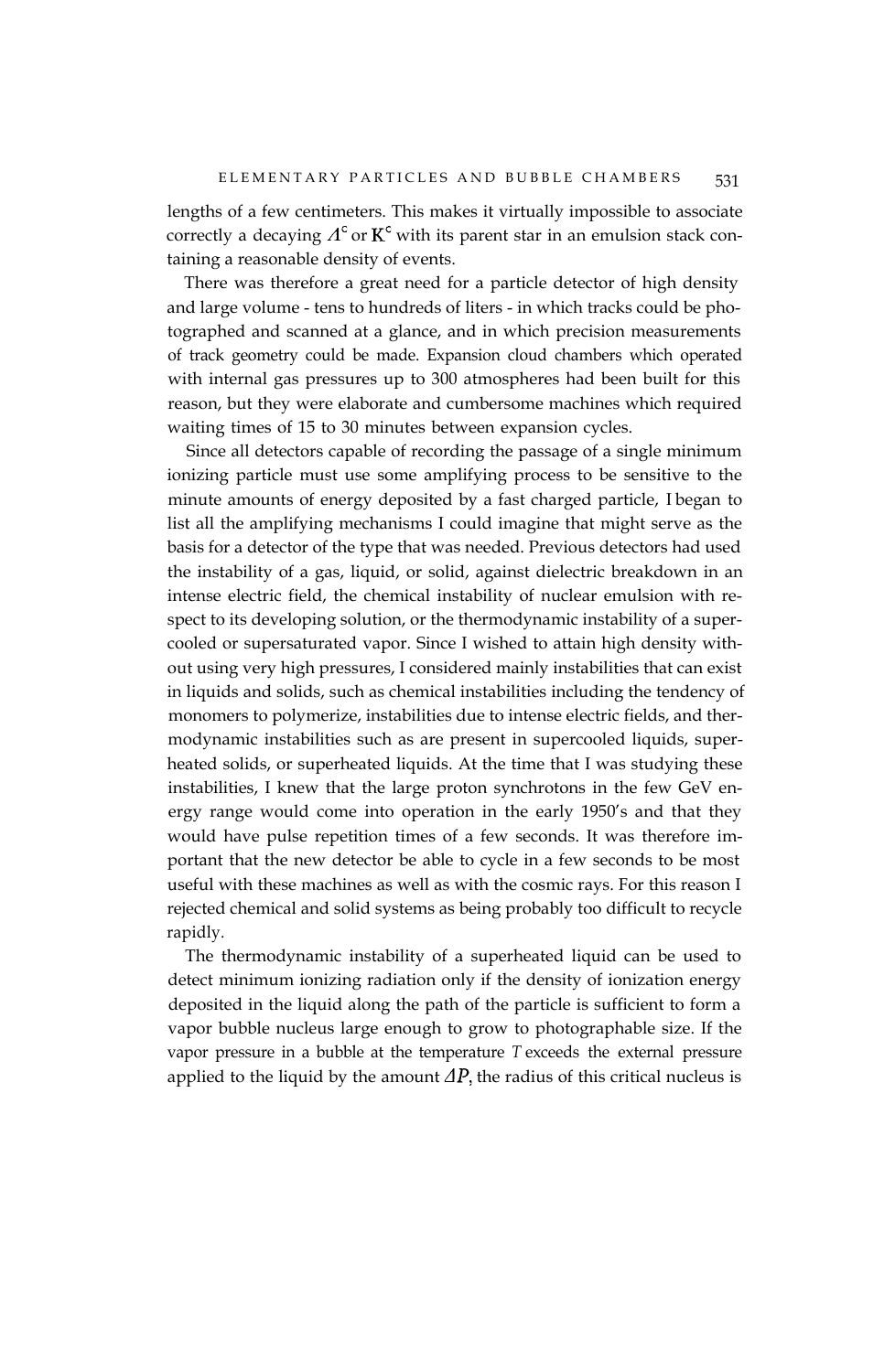532  
\n
$$
1960 \text{ D.A.GLASER}
$$
\n
$$
r_c = \frac{2\sigma(T)}{\Delta P}
$$

where  $\sigma(T)$  is the surface tension of the liquid-vapor interface. A lower limit for the nucleation energy required for forming this bubble is obtained by calculating the energy required for its isothermal reversible formation

$$
W = \frac{16\pi\sigma^3(T)}{3\ (AP)^2}
$$

Then the minimum energy density required per unit length of track is

$$
\frac{W}{2r_c} = \frac{4\pi}{3} \frac{\sigma^2(T)}{AP}
$$

If we imagine that we can quickly reduce the external pressure on the hot liquid almost to zero compared with the vapor pressure as a means of preparing the final superheated state, we approximate  $\Delta P$  by  $P(T)$ , the saturated vapor pressure. Then the energy loss of the minimum ionizing particle must exceed

$$
\frac{W}{2r_{\rm e}} \simeq \frac{4\pi}{3} \frac{\sigma^2(T)}{P(T)}
$$

When we insert the actual value of the energy loss of a minimum ionizing particle, we find that the only way to attain the low surface tension and high vapor pressure required by this equation is to raise the temperature of the liquid to the vicinity of its critical temperature, since the surface tension vanishes at the critical temperature. In fact, it turns out that the temperature must be about one-half to two-thirds of the way from the boiling point to the critical point for successful bubble chamber operation.

Closer estimates of the required degree of superheat can be made only by assuming specific mechanisms for conversion of ionization energy to bubble nucleation energy. We must first ask whether macroscopically measured values of  $\sigma(T)$  and  $P(T)$  apply for bubbles 10<sup> $\degree$ </sup>cm in diameter. In the theory of cloud chamber operation, it is important that the equilibrium vapor pressure at a convex liquid surface is much larger than at a flat surface. Is there a similar effect at concave surfaces? It was several weeks before I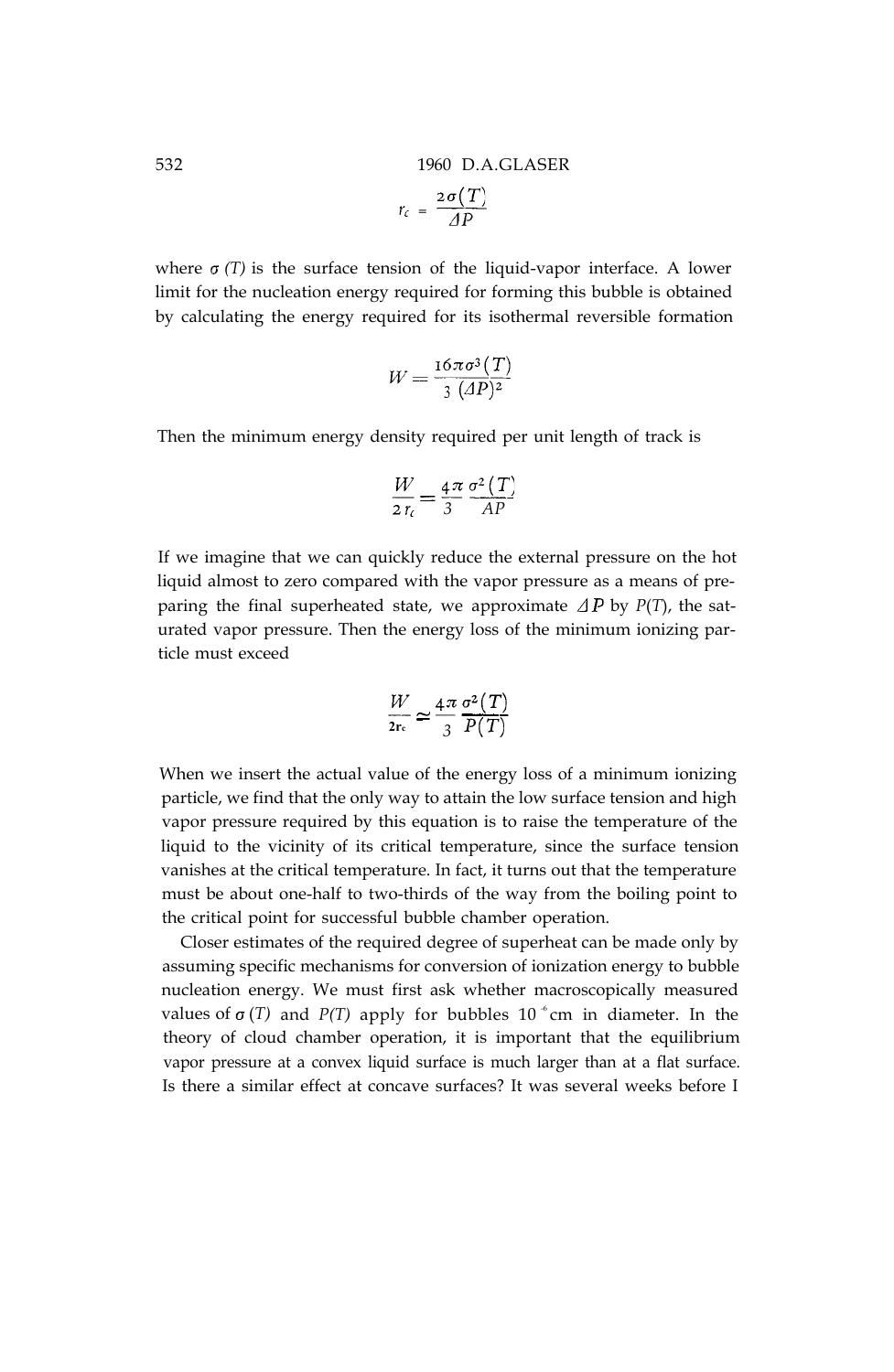could answer this question, because each thermodynamic argument I used led to the conclusion that the vapor pressure inside a vapor bubble is the same as that at a flat interface, though I found that nearly all of the thermodynamics textbooks disagreed with me. Finally I found a discussion of this question, which had apparently been a subject of a serious dispute as late as 1939, in an excellent book, *Kinetik der Phasenbildung,* by M. Volmer, in which my conclusions were supported.

Little experimental information on the surface tension of highly concave surfaces was available, but it seemed plausible that there should not be a large dependence on curvature when the radius of curvature is very much larger than the average intermolecular distance in the liquid.

Two detailed mechanisms for bubble formation suggested themselves. In one, it was supposed that clusters of ions of like sign are produced occasionally along the track, and form bubbles by mutual electrostatic repulsion. In the second, it was supposed that excited atoms and molecules formed directly by the primary particle and by ion recombination converted their excitation energy into local heating of the liquid through superelastic collisions of the second kind. Both models made bubble formation along the tracks of minimum ionizing particles appear to be a very difficult and implausible process. I was encouraged by the idea that even if the primary ionization energy was insufficient, secondary delta rays with even a few hundred volts of energy or more would form frequently along the track and deposit their energy densely in a small volume as they stopped in the liquid. Coulomb scattering would tend to curl up the stopping electron tracks and increase the volume density of their energy deposit.

For a first experimental test of these ideas, I chose diethyl ether because of its relatively low surface tension, critical temperature, and critical pressure, and because it was cheap and easy to obtain in pure form. One particular calculation using the electrostatic model predicted that diethyl ether would be nucleated to boil by ionizing radiation at about 140°C at one atmosphere although its boiling point is only 34.6°C. It seemed to me unreasonable that such an enormous degree of superheat should be attainable experimentally, so I looked in the literature of the physical chemists to see what was known about the maximum attainable superheats. Finally I found a remarkable paper\* describing attempts to superheat diethyl ether, a liquid which these authors had apparently chosen for the same reasons of convenience that dictated my choice. Imagine my excitement when I read that they had been \* F. B. Kenrick, C. S. Gilbert, and K. L. Wismer, *J. Phys. Chem.,* 28 (1924) 1927.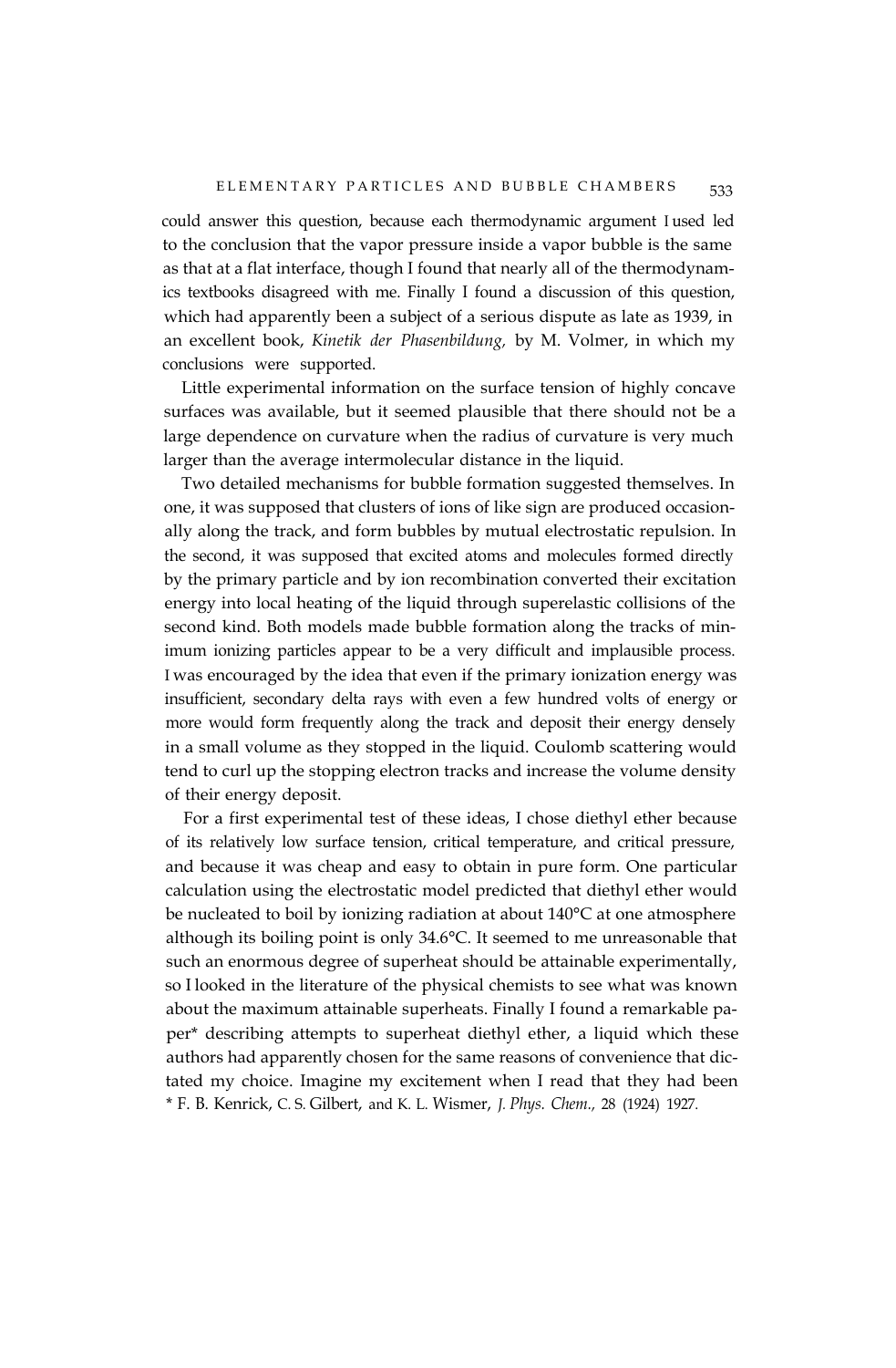

Fig. I. Diagram of experiment demonstrating that superheated diethyl ether can be made to boil by ionizing radiation.

(*a*) Pressure on enclosed diethyl ether is high due to vapor pressure of the liquid at 160°C. Temperatures shown are maintained by hot oil baths; (*b*) 160°C bath removed. Temperature drops quickly in a few seconds to 25°C. Pressure on total system about 1 atmosphere. Diethyl ether in the bulb at 140°C is now highly superheated; *(c)* Boiling

is triggered in the superheated diethyl ether by radiation from a  $^{\circ}$ Co source.

able to maintain diethyl ether superheated for hours at 130°C and one atmosphere, but that at 140°C the liquid erupted at erratic time intervals after being brought rapidly to the high temperature. To demonstrate the « capriciousness » of this phenomenon, they quote a typical series of 30 consecutive « waiting times ». When I examined these times, I found them to be consistent with a Poisson distribution corresponding to the random occurrence of a nucleating event which distrupted their small volume of liquid with an average waiting time of about 60 seconds. From the reported geometry of the superheating apparatus, I estimated that its total « counting rate » for ionizing events in the liquid due to cosmic rays plus radioactive background at sea level was also about one count every 60 seconds!

To make a simple test of the hoped-for triggering of superheated diethyl ether by ionizing events, I did the experiment diagrammed in Fig. 1. A heavy-walled capillary tube of the shape shown was evacuated and filled with pure diethyl ether vapor and liquid. When the pressure on the liquid is reduced by cooling the bulb containing some vapor, the pressure drops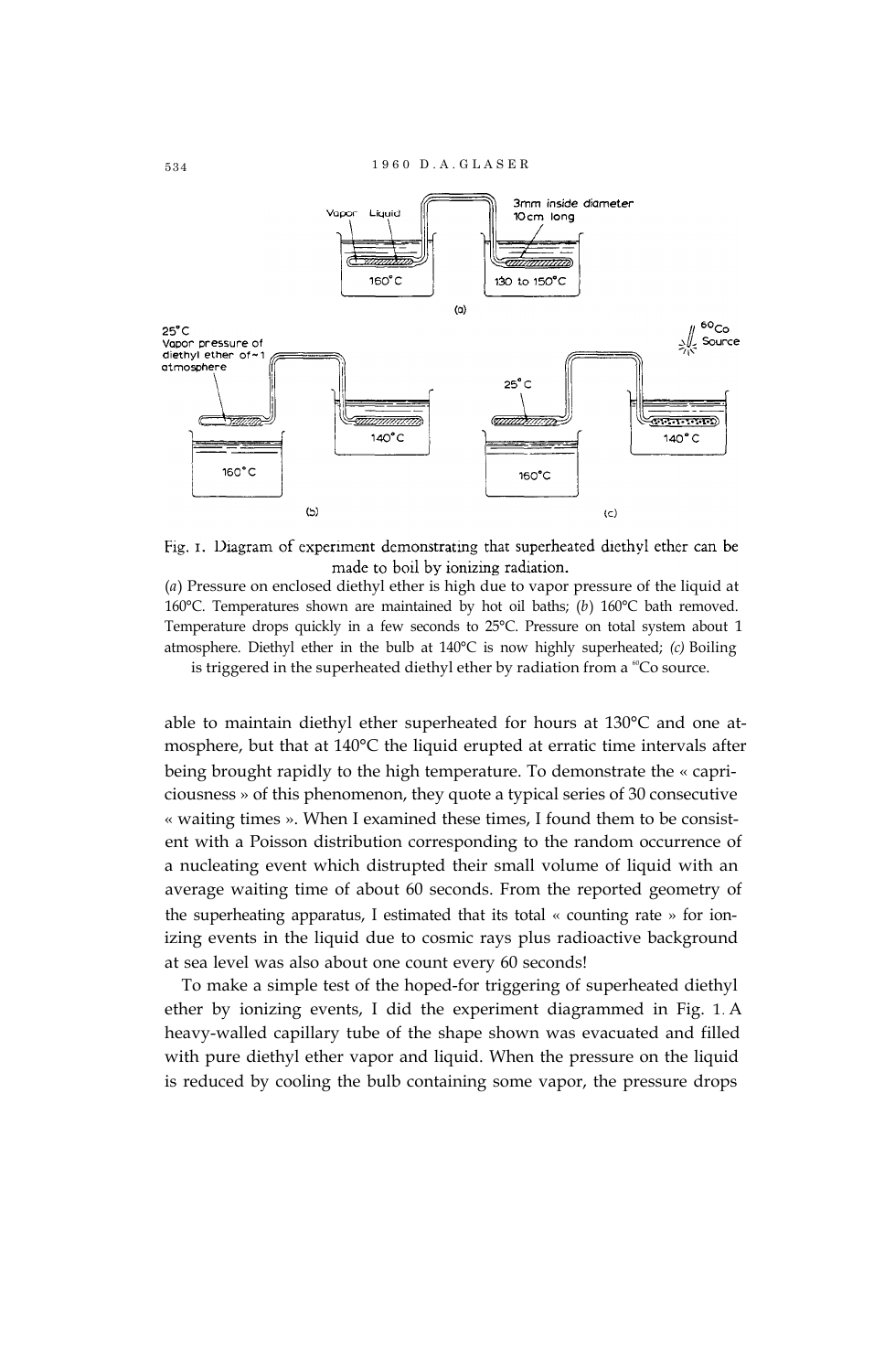to about 1 atmosphere, superheating the liquid in the 140°C bulb. When exposed to gamma radiation from a  $^{\circ}$ Co source, this hot ether erupts into violent boiling, instantly as far as the eye can tell.

It should be remarked parenthetically that before making these detailed calculations and experiments, I wanted to be sure not to overlook simple experimental possibilities, so I took some bottles of beer, ginger ale, and soda water into my laboratory, warmed them as much as I dared, and opened them with and without a radioactive source nearby. There was no apparent gross difference in the way they foamed. Water, of course, turns out to be just the wrong substance to use in a bubble chamber because it has a large surface tension and a high critical pressure.

Now that there was experimental proof of the reality of this new physical phenomenon on which a bubble chamber technology could be based, it was important to find out if minimum ionizing particles could initiate boiling and if the bubbles formed accurately along the path of the particle. Unless



Fig. 2. Some of the first Pyrex-glass bubble chambers.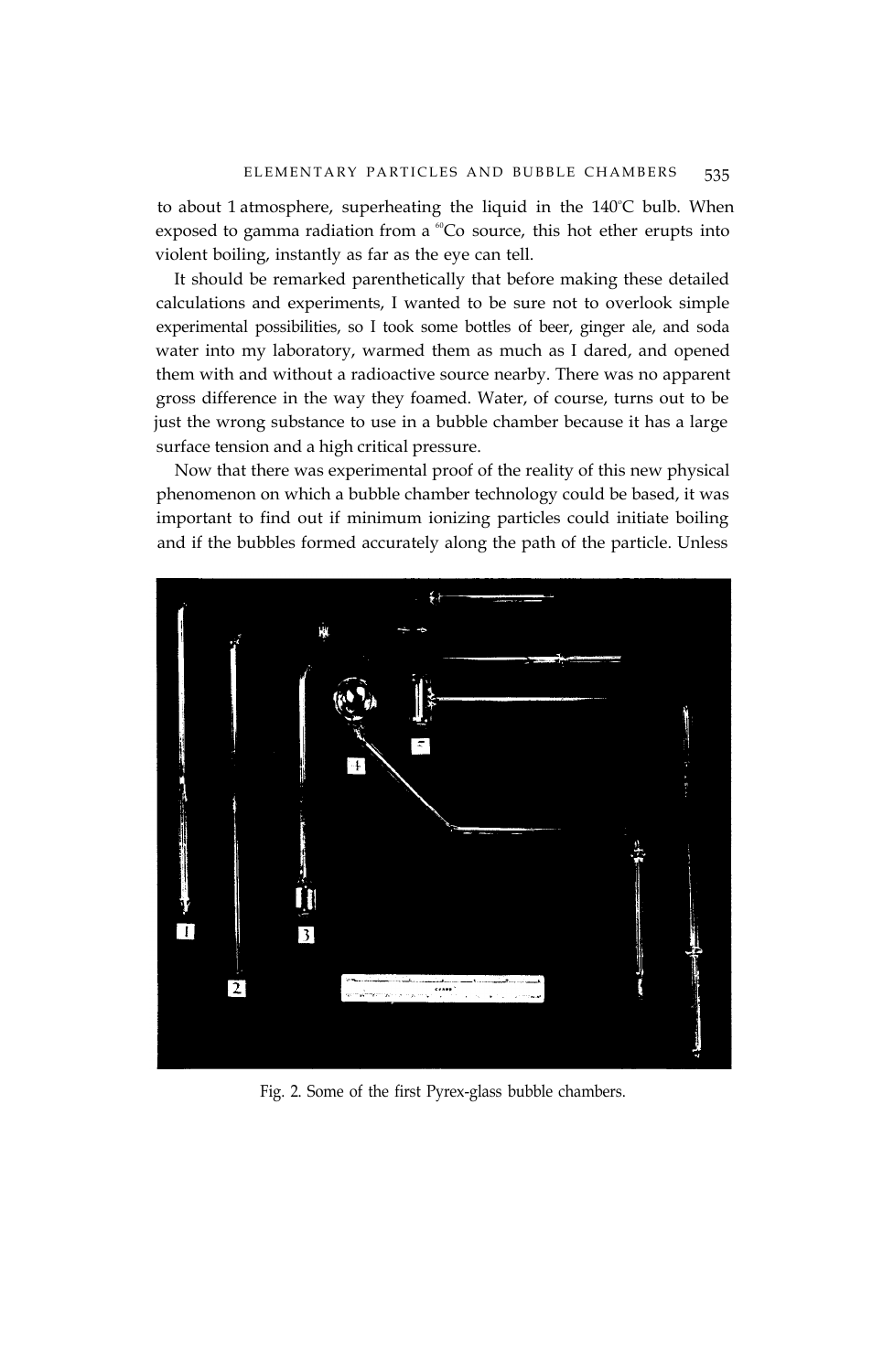

Fig. 3. High-speed movies taken at 3,000 pictures per second of eruptive boiling initiated in diethyl ether at 135°C by a penetrating particle. The pictures shown were taken at  $o$ ,  $\frac{1}{3}$ , 4, 22, 71, and 250 milliseconds. The fast two are consecutive pictures. The chamber is about 1 cm inside diameter.

the bubble chamber could make accurate tracks of minimum ionizing particles, it would be of little use in high-energy physics experiments.

To look for tracks, I made a number of small Pyrex-glass bubble chambers containing a few cm<sup>3</sup> each of diethyl ether. Some of them are shown in Fig. 2. A bath of hot oil maintained the required temperature, and a piston operated by a hand crank controlled the pressure. Each time the pressure was reduced by a quick turn of the hand crank, a high-speed movie camera recorded the onset of boiling after the usual few seconds of waning time when the ether was in a quiescent superheated state. Sometimes the boiling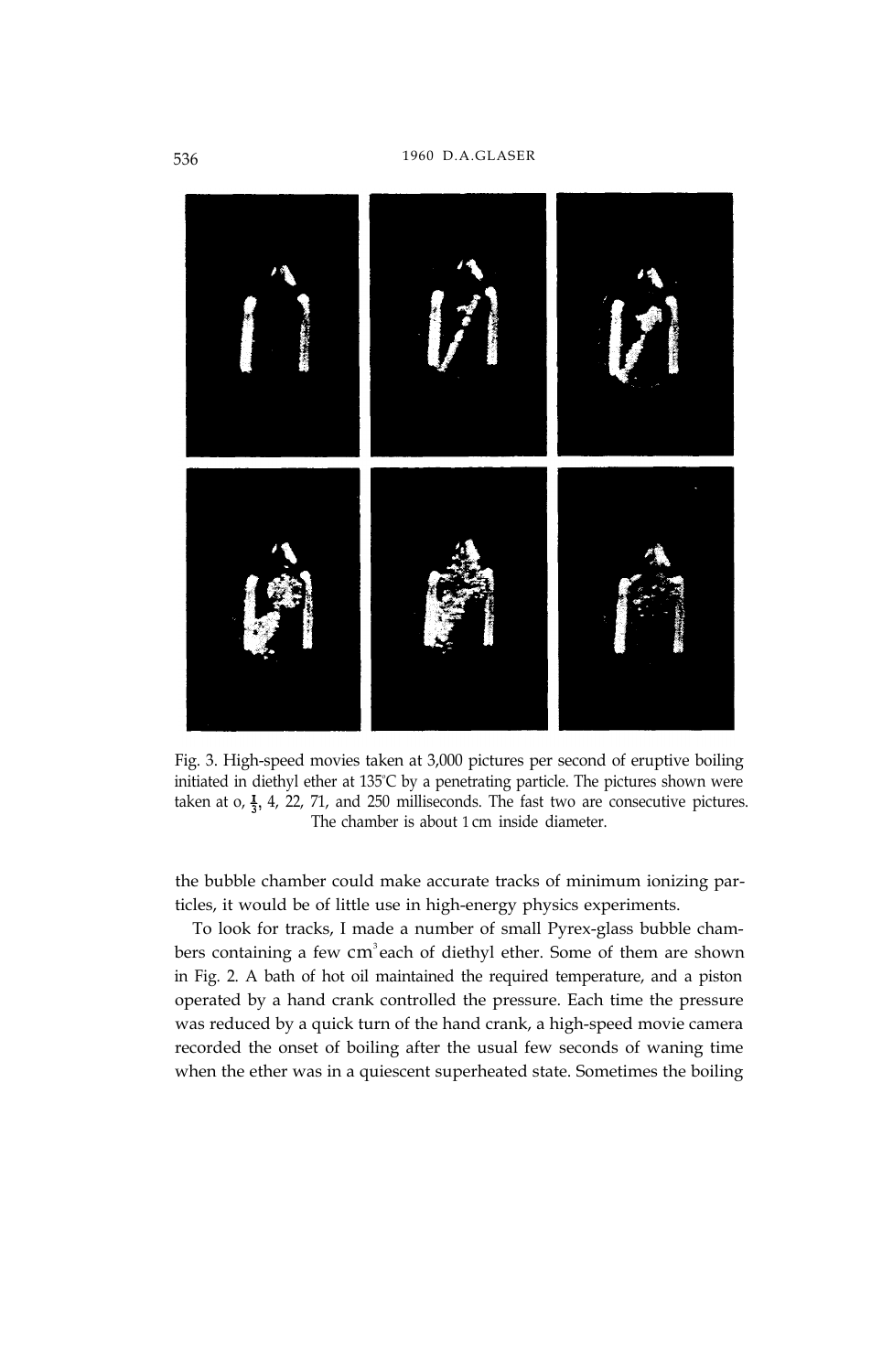started along a well defined track as shown in Fig. 3, which is taken using chamber 3 in Fig.2. From these movies taken at 3,000 pictures/second, one sees that the bubbles grow to be more than a millimeter in diameter in 300 microseconds. Finer tracks were obtained by constructing an automatic device for expanding and recompressing the chamber every 10 seconds. Photographs of the chamber were taken with a xenon flashlamp whenever a vertical Geiger counter telescope indicated the passage of a penetrating cosmic ray particle during the few seconds of sensitive time following each expansion. These photographs, shown in Figs. 4 (a, b, c) proved that bubble chambers could yield precision measurements of events involving minimum ionizing tracks.

Although this series of experiments established with certainty that bubble chambers were feasible and had the right characteristics for elementary-particle studies, engineering development was needed before large chambers for serious experiments could be built. There were two main questions. What



Fig.  $4$   $(a,b)$ . Penetrating cosmic ray tracks in 3 cm<sup>3</sup> diethyl-ether bubble chamber. (Random expansion and counter-controlled flashlamps. )

(a) 60 microsecond flash duration,  $139^{\circ}$ C; (b) 10 microsecond flash delay, 20 microsecond flash duration, 140°C. *(Fig. 4 (c) on next page.)*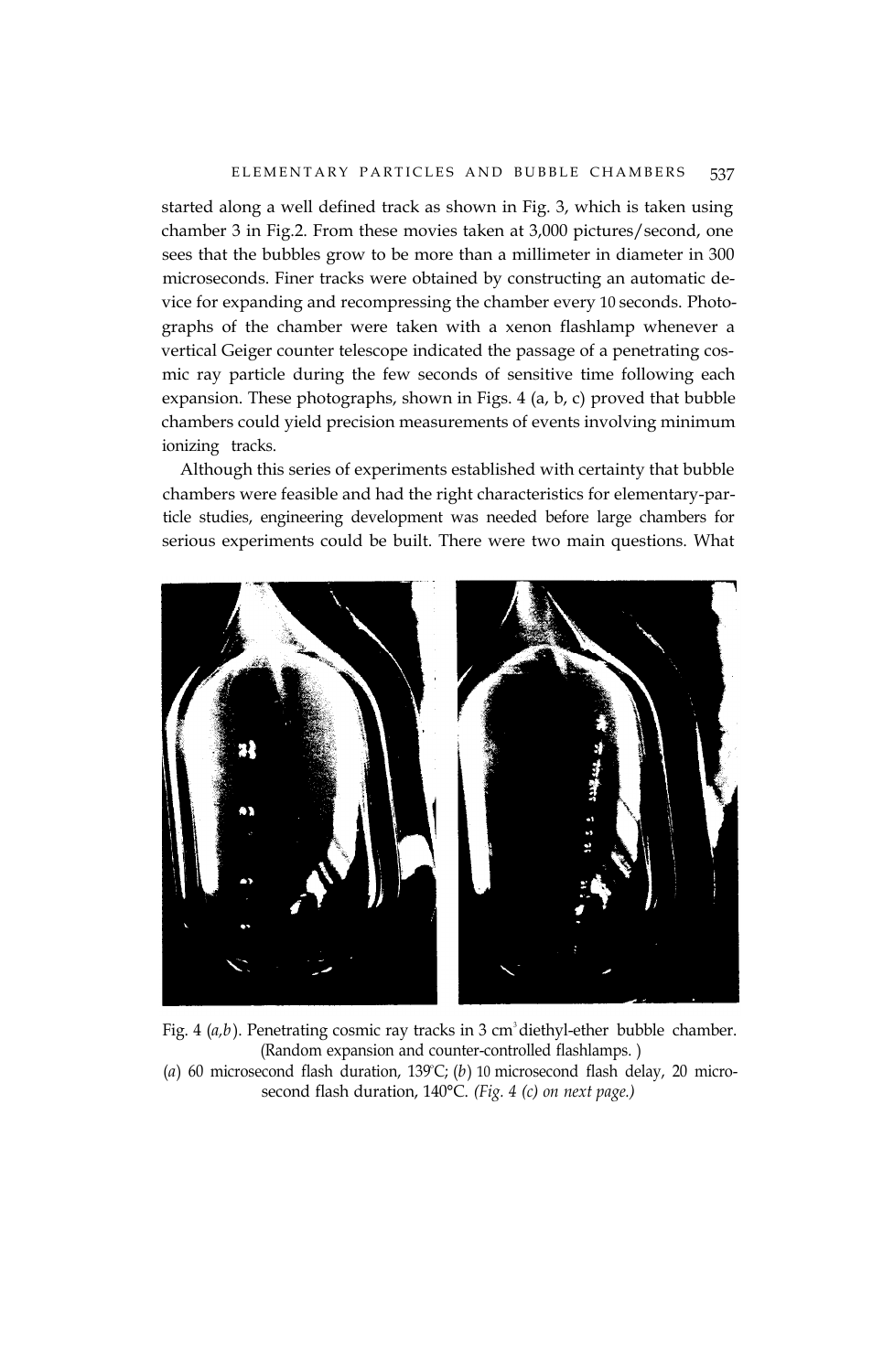



(*c*) 10 microsecond flash delay, 5 microsecond flash duration, 141°C. The track in  $(c)$  is deflected about  $2^{\circ}$  in the middle of the chamber.

other liquids could be used in bubble chambers? How could chambers with hundreds of liters of sensitive volume be constructed? Many laboratories the world over pursued this development with great vigor and ingenuity.

Diethyl ether had been used in the first experiments for reasons of experimental convenience. Liquid hydrogen was obviously the physicists' dream as a working liquid because the interpretation of events in hydrogen are so straightforward. Using the electrostatic theory of bubble chamber operation, I estimated that hydrogen would work at about 27°K. Although I now have excellent reasons for believing the thermal or « hot track » theory of bubble nucleation is correct rather than the original electrostatic mechanism, the two theories give nearly the same scaling law for relating the operation conditions of different liquids. Therefore, the basically wrong electric theory gave correctly the operating temperatures for hydrogen, deuterium, helium, freon, propane, xenon, and a host of other liquids. At the University of Michigan there were no cryogenic facilities in 1953, so I trav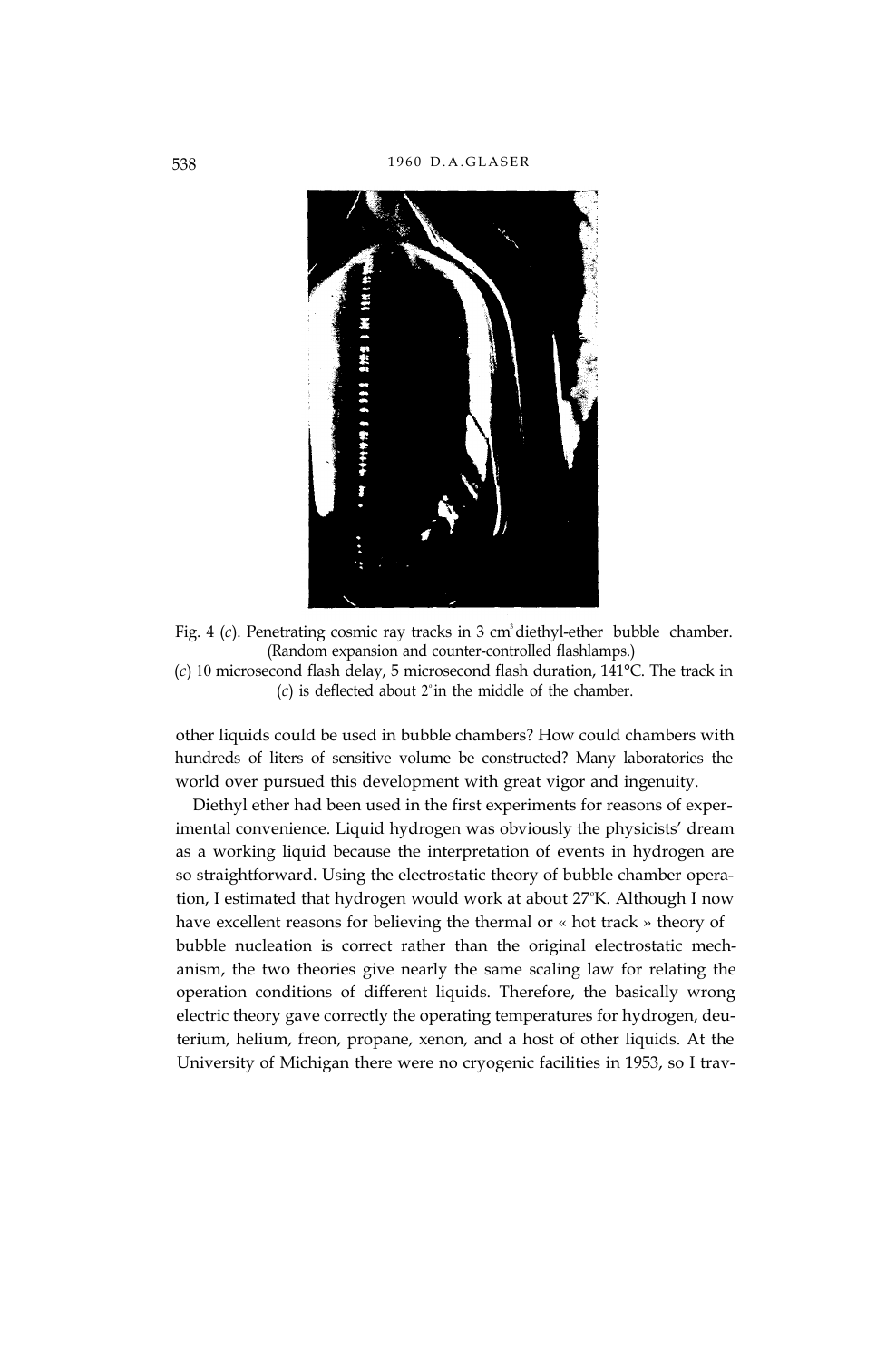elled to the University of Chicago and worked on liquid-hydrogen bubble chambers with Hildebrand and Nagle, who soon showed that superheated liquid hydrogen was radiation sensitive. Shortly after that, Wood at Berkeley photographed the first tracks in liquid hydrogen. Many other liquids were tested in our laboratory and in other places. No liquid that has been tested seriously has failed to work as a bubble chamber liquid. The choice of liquids depends only on the physical objectives of the experiment and on engineering and economic considerations.

It did not seem practical to make large chambers out of a single piece of pyrex glass. We therefore fabricated a small chamber with an aluminum body and flat glass windows sealed with rubber gaskets. Certainly there was no hope of maintaining a liquid superheated for any length of time in such a chamber because boiling begins easily at gaskets and scratches in the metal. We hoped that we could expand the chamber fast enough to keep the pressure in the interior of the chamber low for at least a few milliseconds, even though boiling begins instantly at the walls. Fig. 5 shows the 5-cm chamber used to test this method. Figs. 6 *(a, b, c, d, e)* shows a sequence of snapshots taken at various times after the beginning of the expansion. These pictures proved that a chamber fabricated of ordinary materials could have a sensitive time of a few milliseconds, long enough for use with large particle accelerators. Wood proved the same thing independently with his first small hydrogen chamber a short time before we did. These experiments made possible the design and construction of really large chambers containing hundreds of liters of liquid.

In Fig. 7 is shown a 15-cm propane chamber we exposed to the Brookhaven Cosmotron - the first bubble chamber to be used for experiments in high-energy physics. In Figs. 8, 9, 10, and 11 are shown our 30-cm propane chamber, 30-cm /21-liter/ xenon chamber, the xenon chamber fully assembled for an experiment, and finally the largest chamber operating now in the world, Alvarez's 180-cm /500-liter/ hydrogen chamber. Other really large chambers are in use or under construction at Brookhaven, Chicago, Geneva, Dubna, Saclay, London, and other high-energy physics centers. Smaller chambers in large numbers and great varieties are in use all over the world.

Large quantities of data on elementary particles and their interactions are being produced by these chambers. A number of new particles and phenomena have been discovered by their use. Precise information on masses, spins, lifetimes, parity violating decays, branching ratios, and polarizations has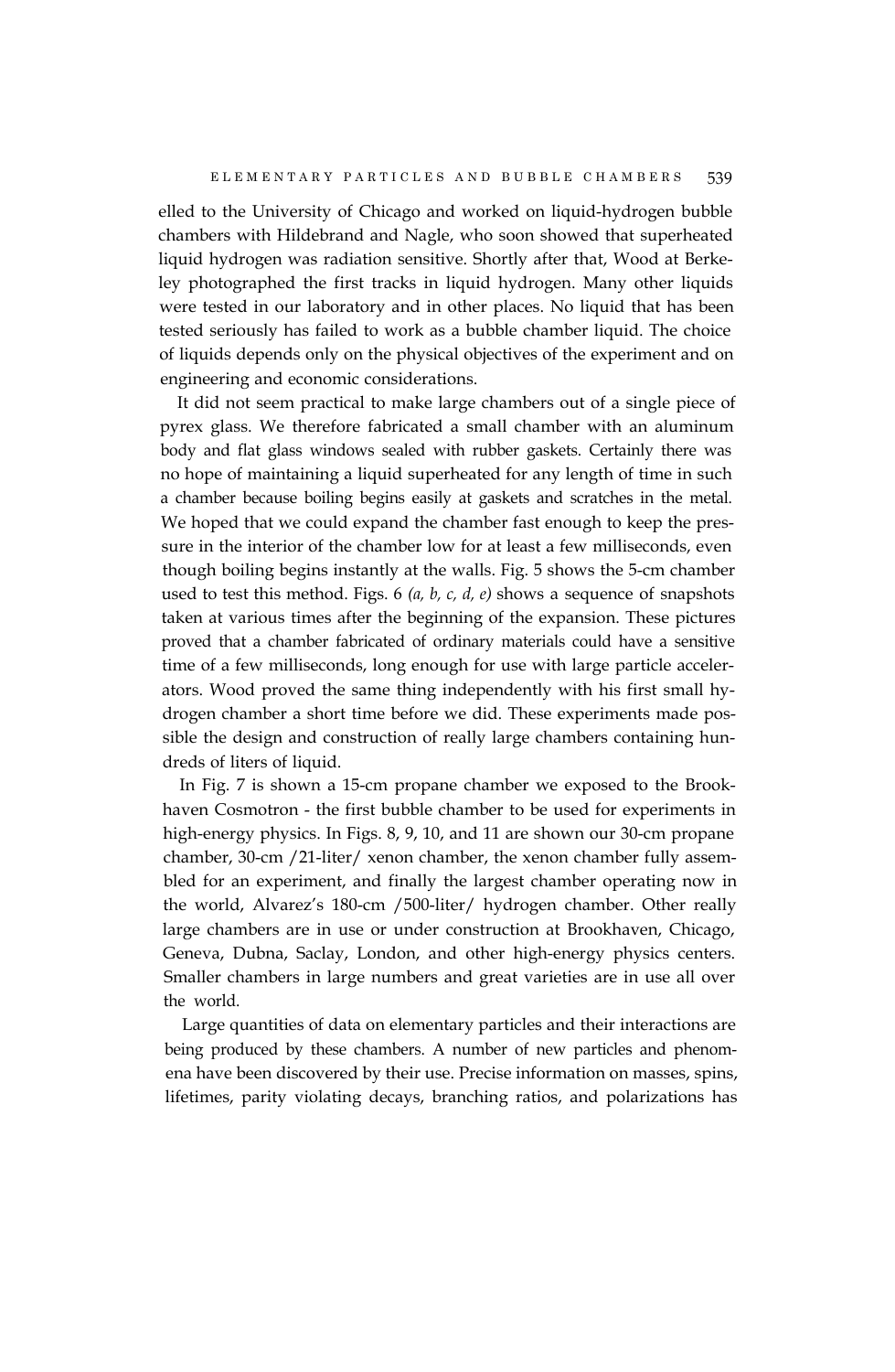

Fig. 5. An aluminum bubble chamber  $5 \text{ cm}$  in diameter with its expansion mechanism and volume adjustment system for testing the principle of the «dirty» bubble chamber.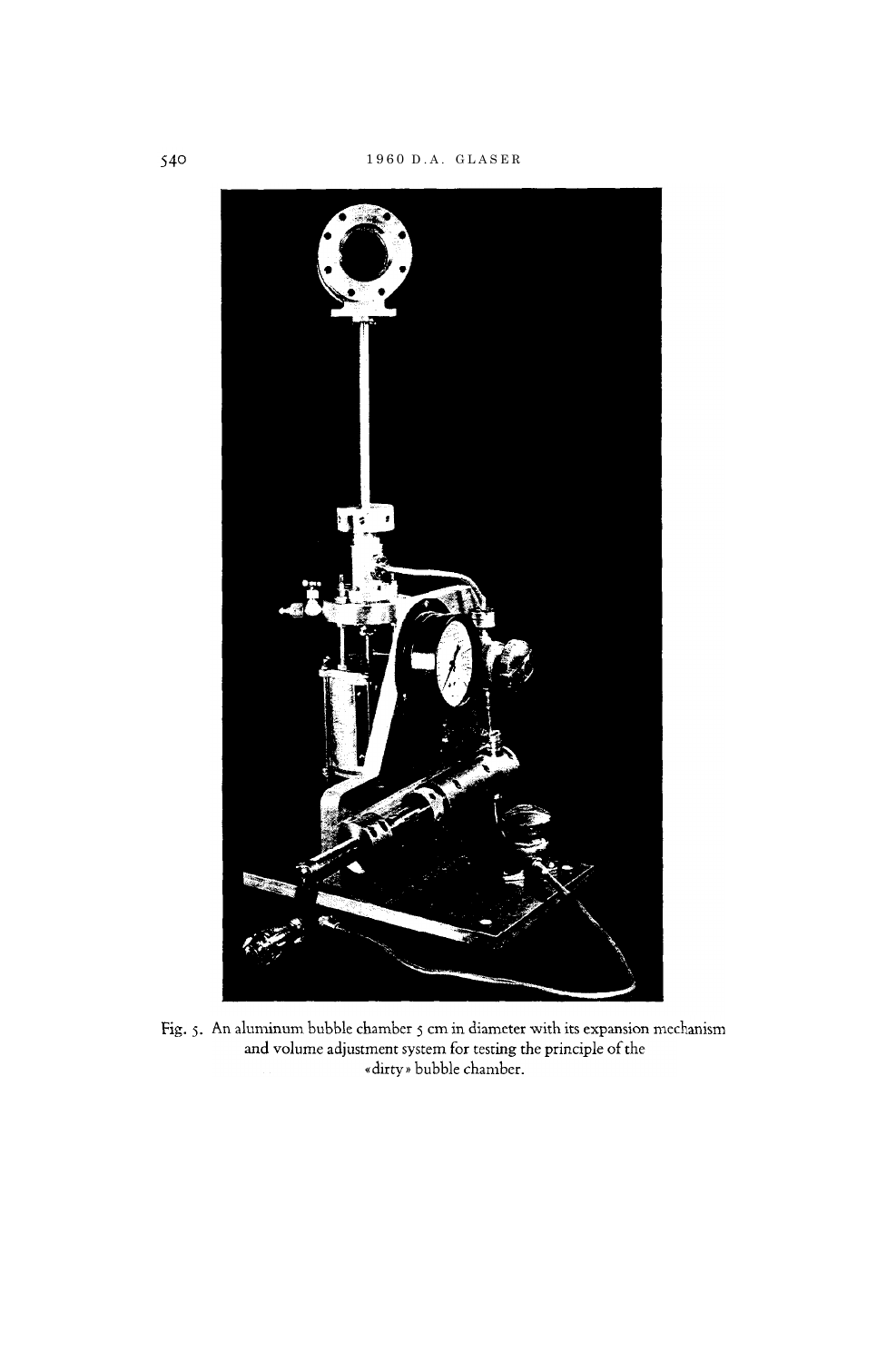been obtained for these particles. Nuclear fusion catalyzed by -mesons was discovered in a hydrogen bubble chamber. Figs. 12 through 14 are pictures showing some of the elementary-particle phenomena being studied now with these chambers.

Because of the high density and rapid cycling rate of bubble chambers, we now have abundant information on particle production, interaction, and decay as observed with beams at the large accelerators. It was a disappointment to discover that bubble chambers are not easy to use for cosmic ray experiments since they cannot be operated using counter-controlled expansions as can cloud chambers. We have established experimentally that the lifetime of the « latent bubble-track image » produced by a charged particle is less than  $10<sup>4</sup>$  seconds and our theoretical estimates indicate that it may actually be about  $10<sup>s</sup>$  seconds. Since mechanical expansion of a bubble



Fig. 6 (*a*). Operation of a « dirty » diethyl-ether chamber, 5 cm in diameter and 2.5 cm deep at 154°C. Photographs are taken with a 5 microsecond flash duration at different moments after the beginning of the expansion process; *11 milliseconds, no radiation:* violent boiling occurs at the gaskets but no bubbles have formed in the interior of the liquid or at the glass windows. *(Figs. 6 (b, c, d, e) on the following pages.)*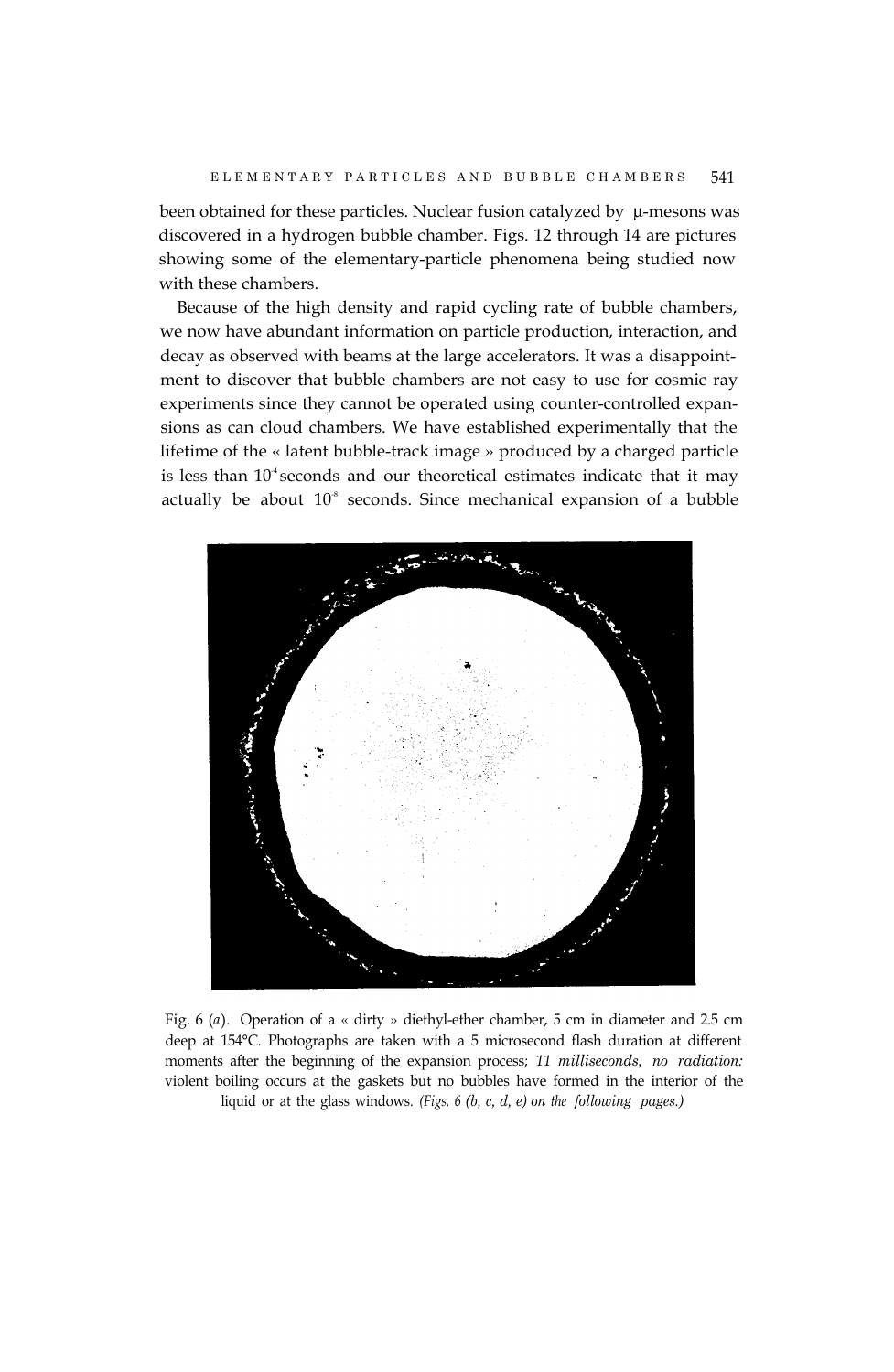

Fig. 6 (*b*). *12.5 milliseconds, no radiation*: boiling has progressed further and a jet of vapor shoots out of the expansion orifice at the bottom of the chamber.



Fig. 6 *(c). 5.4 milliseconds, radium source nearby:* some fine and some larger tracks are visible, the finer ones showing normal bubble density indicating that the chamber is at full sensitivity.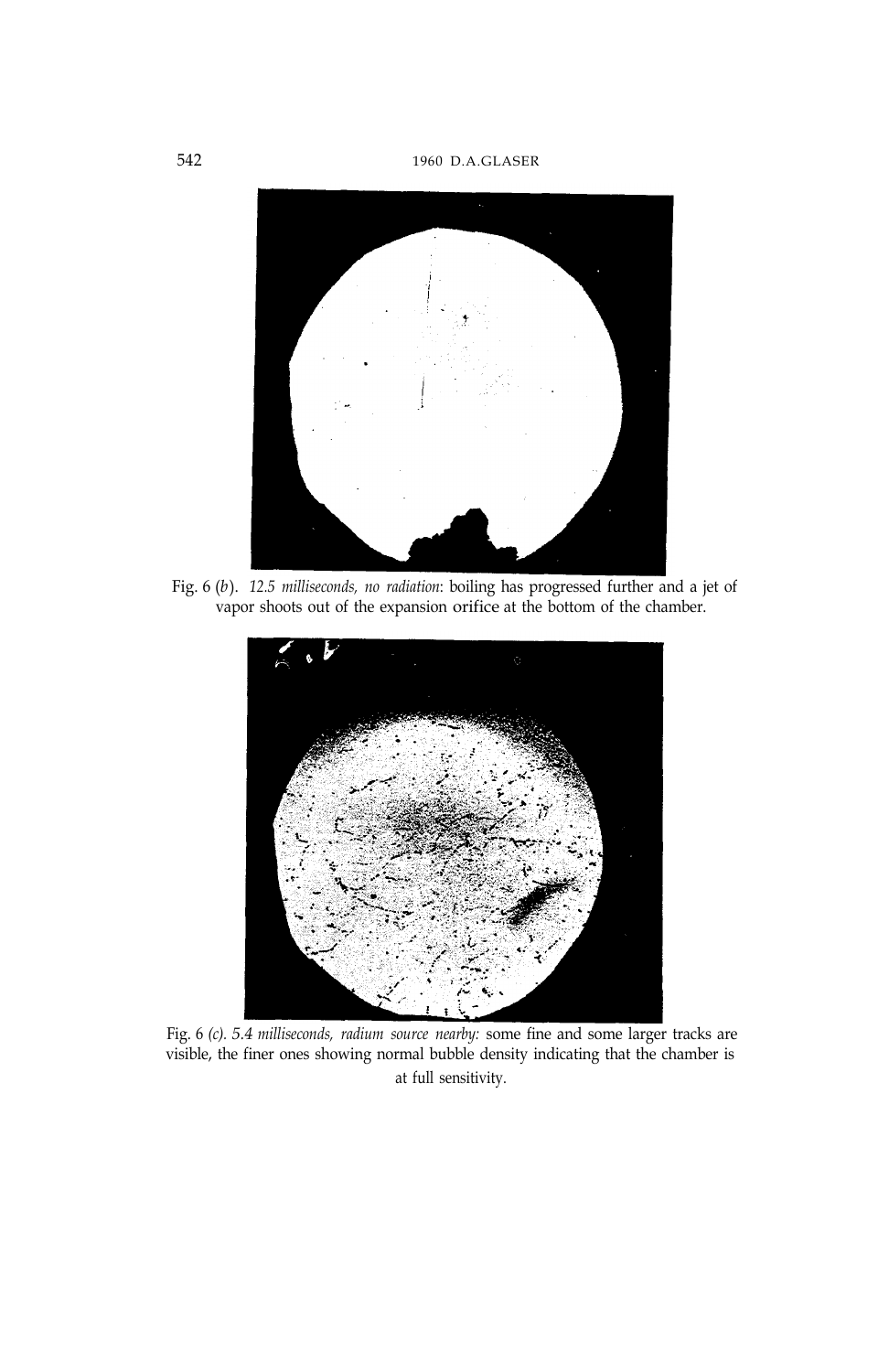

Fig. 6 *(d). 7.55 milliseconds, radium source nearby:* although the bubbles on the oldest tracks have grown quite large, new tracks are still being formed.



Fig. 6 (*e*). *12.5 milliseconds, weak radium source nearby:* vapor jet from the expansion orif ice causes a sudden pressure wave in the chamber. It distorts the tracks and ends the sensitive time abruptly.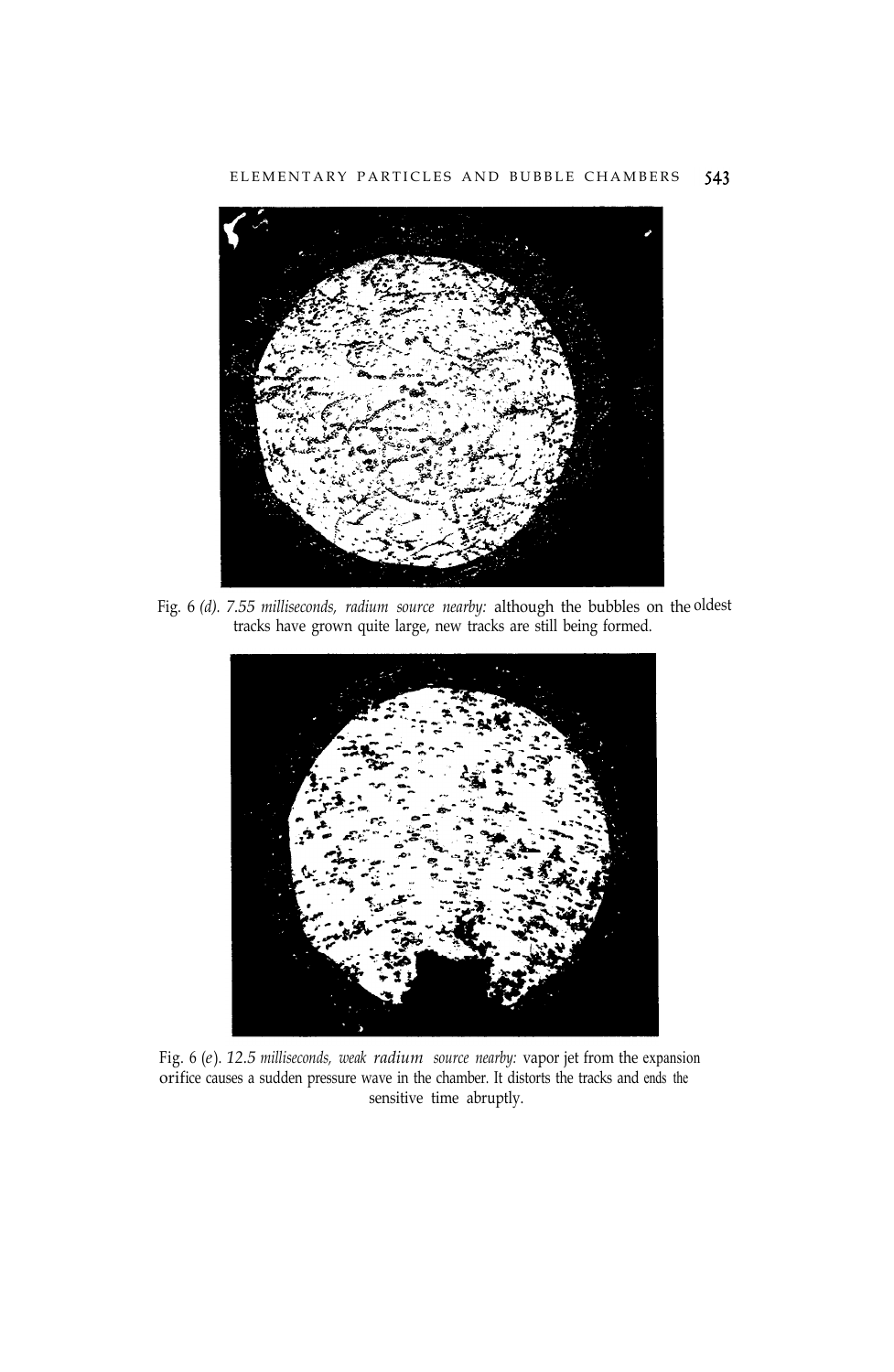

Fig. 7. A 15-cm propane bubble chamber showing stereoscopic camera, expansion system, and flashlamp. When in use, a small oven with windows fits around the chamber to maintain it at a temperature of 55°C to 60°C.



Fig. 8. The stripped aluminum body of a 30-cm propane bubble chamber.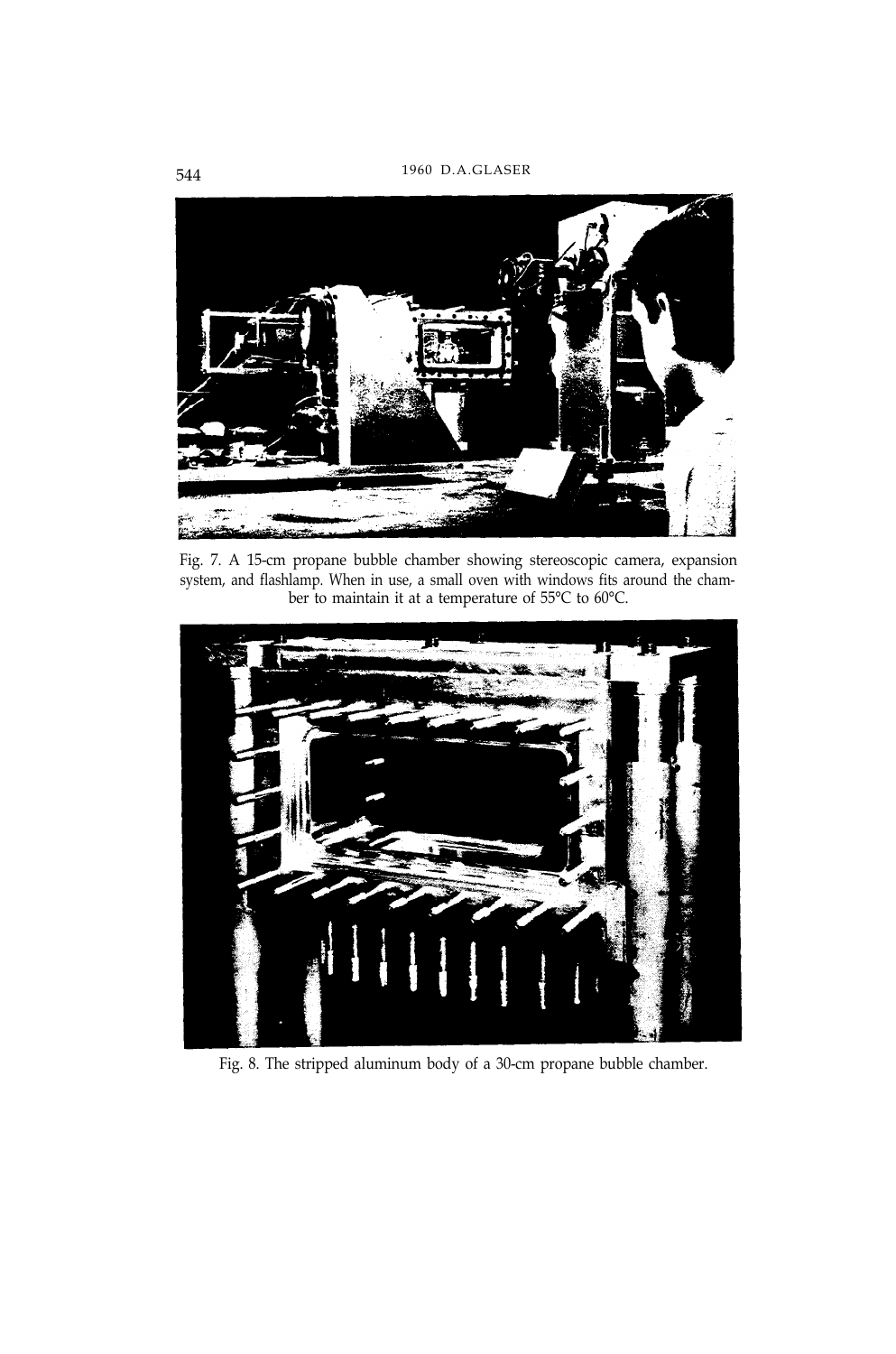

Fig. 9. The stripped aluminum body and test window for 21-liter, 30-cm xenon bubble chamber.



Fig. 10. Xenon bubble chamber assembled ready for use at the Bevatron, except for insulating refrigeration.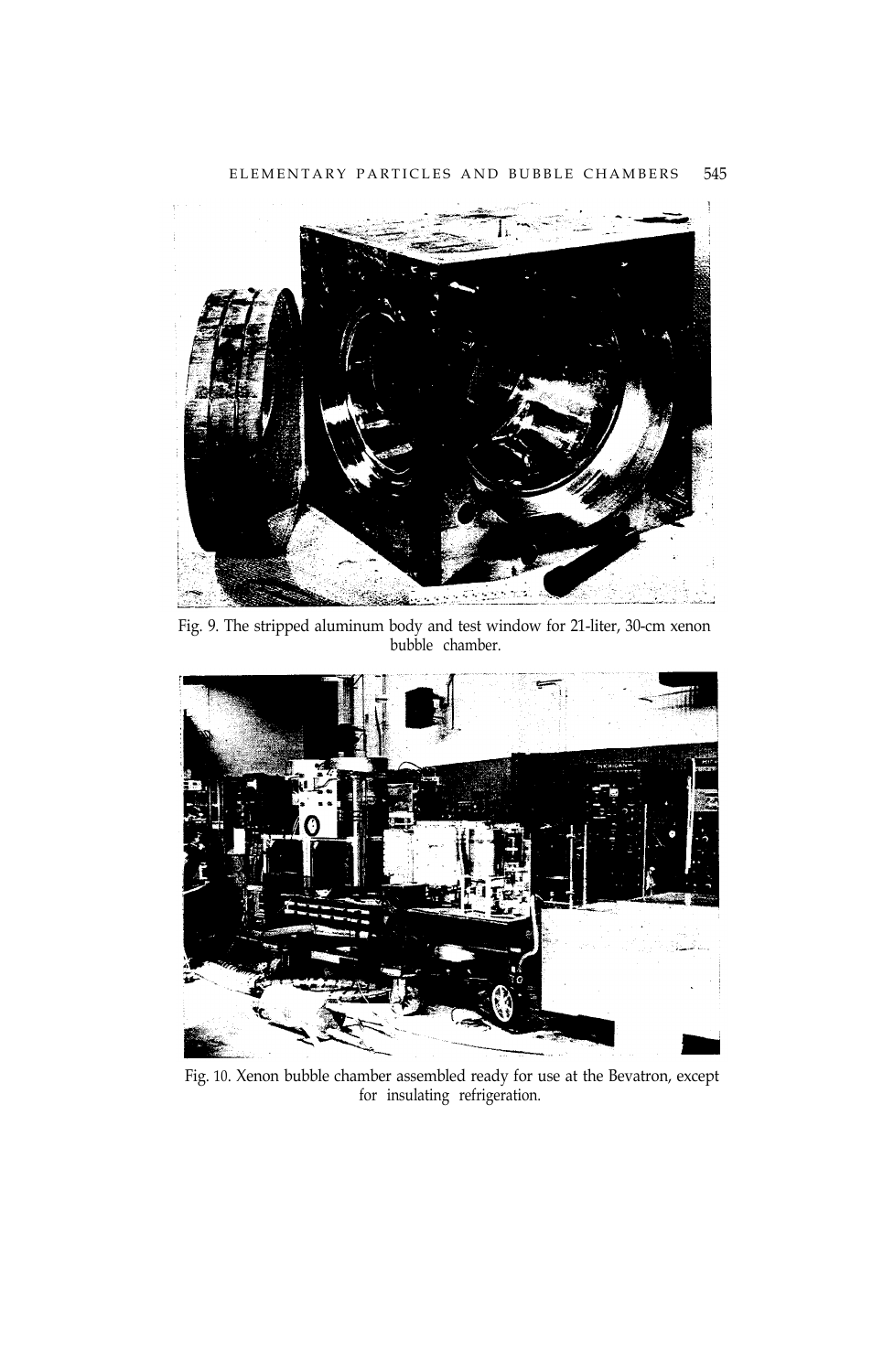

Fig. 11. Alvarez's 180-cm, 500-liter hydrogen bubble chamber assembled with magnet, ready for doing an experiment at Berkeley.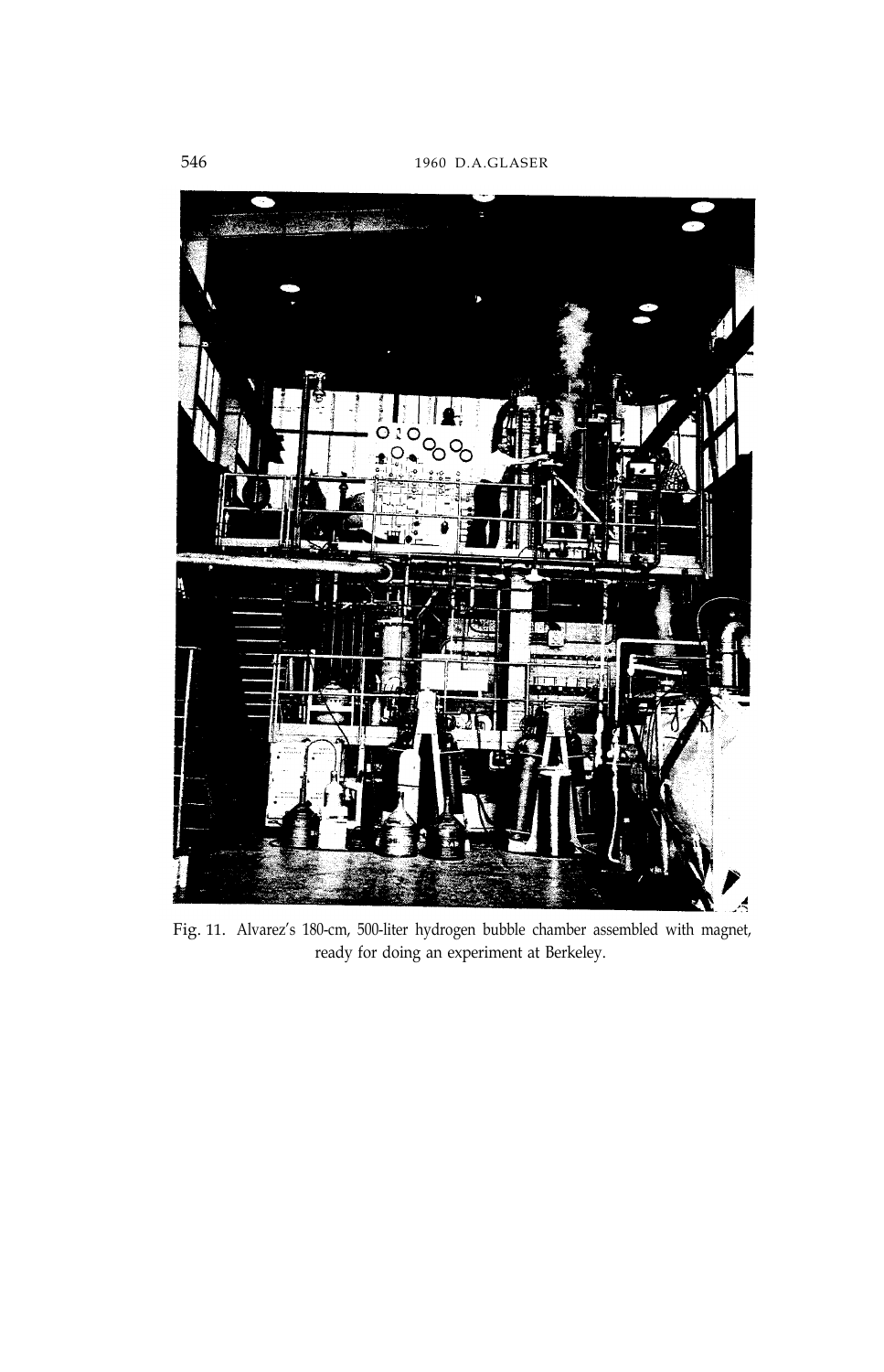

Fig. 12. Associated production,  $\pi^- + p \rightarrow A^{\circ} + K^{\circ}$  at about 1 GeV with subsequent decays in Alvarez's hydrogen bubble chamber.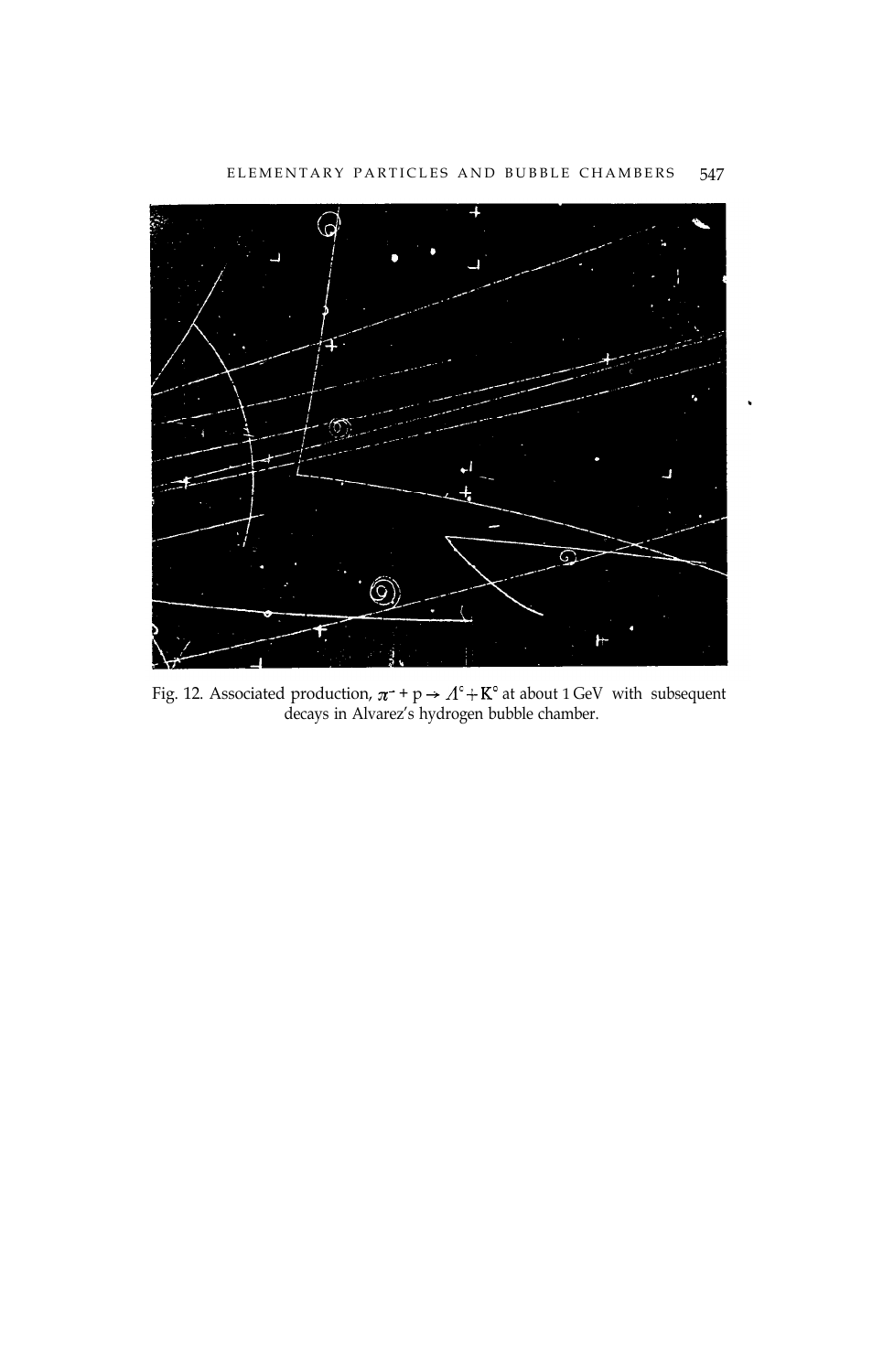

Fig. 13. Associated production,  $\pi$  + p  $\rightarrow A^{\circ}$  + K° at about 1 GeV seen in xenon bubble chamber with subsequent decays. The decay tracks of the  $\Lambda$  are very short because of the high density of the xenon.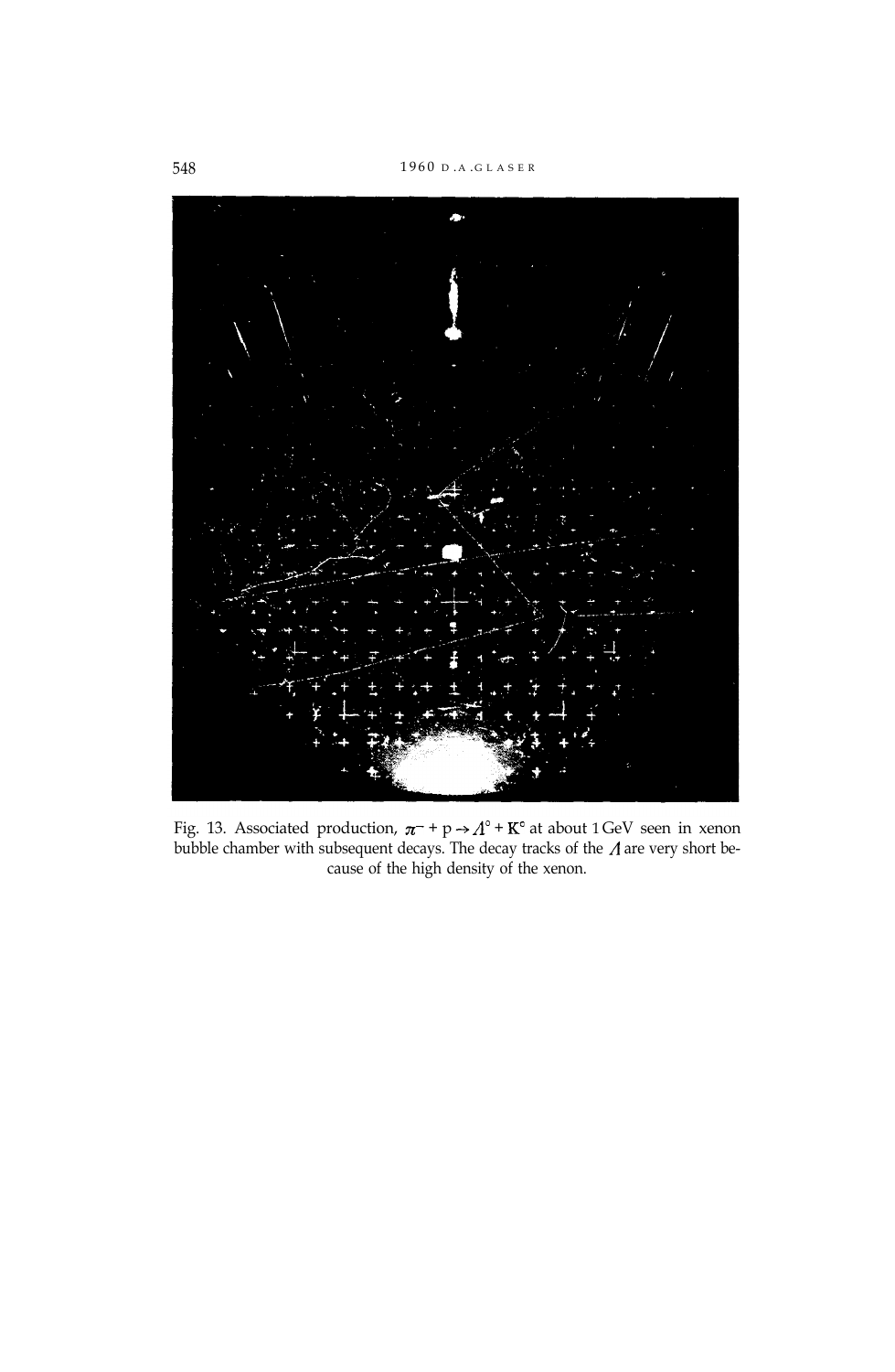

Fig. 14. The same process,  $\pi + p + \Lambda^{\circ} + K^{\circ}$  at about 1 GeV followed by  $\Lambda^{\circ} \to p + \pi^-$  and  $K^{\circ} \to \pi^{\circ} + \pi^{\circ}$ followed by  $\pi^{\circ} \to 2 \gamma$  in which all four gamma rays make electron showers. Complete processes like this involving gamma rays are efficiently detected in xenon because of its short radiation length.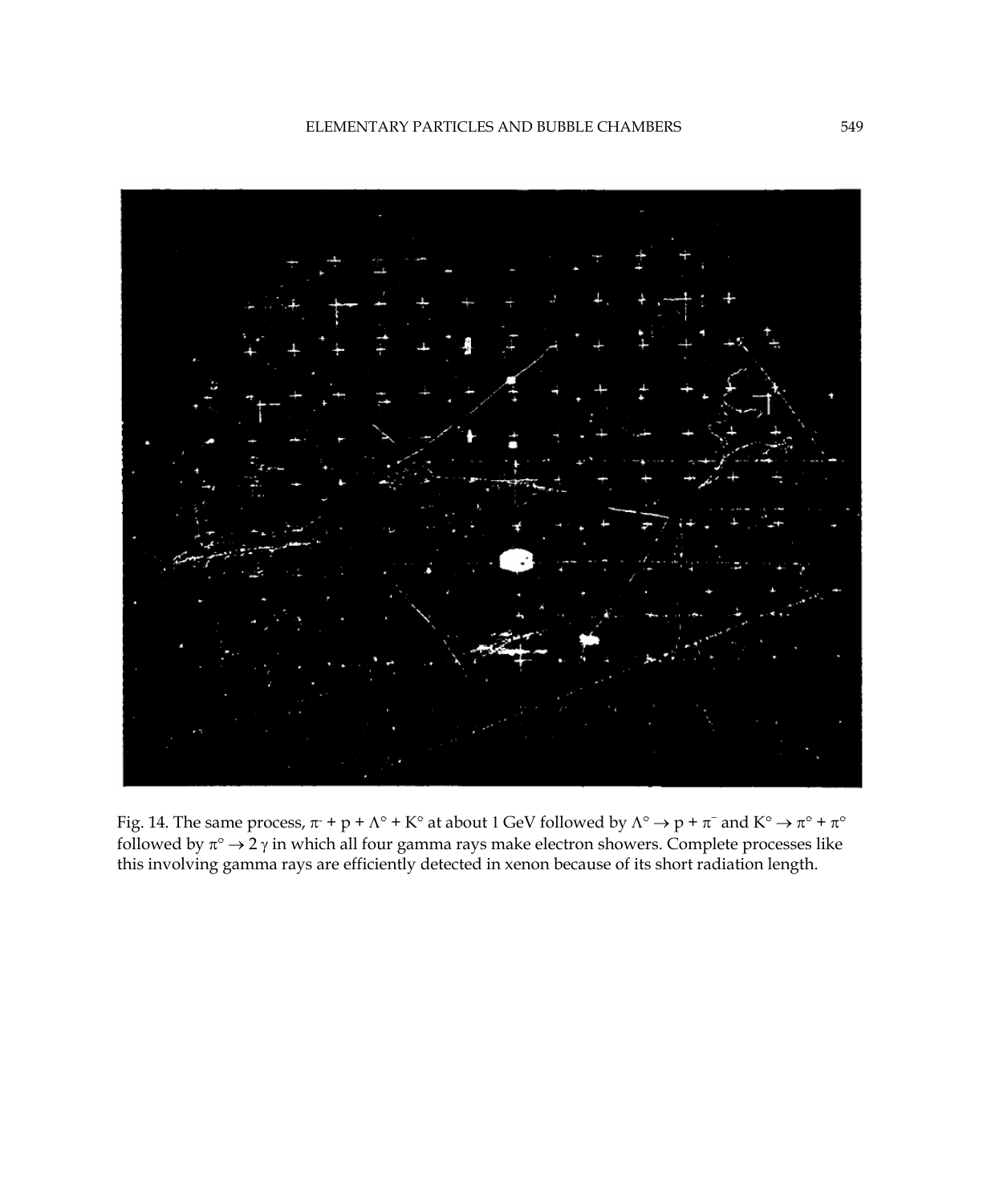chamber takes much longer than this, it is impossible to make expansions only when interesting events are detected by counter arrays because the bubble nuclei will have disappeared by the time the chamber has become sensitive. By random cycling and various ways of extending the length of the sensitive time, it may be possible to maintain a bubble chamber in the sensitive condition for 10% of the time. Beams of artificially produced particles can be timed to arrive at a bubble chamber just when it reaches full sensitivity. For use with particle accelerators the bubble chamber is ideal because it can be made to be sensitive only during the short time of beam arrival. General background ionization does not then complicate the pictures very much.

In its various forms the bubble chamber has solved many of the problems of obtaining large amounts of precise pictorial information on processes involving energetic elementary particles. At the same time it has created a new problem by providing each active laboratory with millions of photographs each year. These photographs require careful, intelligent inspection and measurement with coordinate accuracies of the order of 1 micron on the film. Measuring projection microscopes to do the last step have been constructed to be able to follow interesting tracks semi-automatically and punch the coordinate information onto cards which are later fed into high-speed digital electronic computers. From these computers come geometric, kinematic, and dynamical conclusions which identify known particles, measure energies, and identify known processes. Now we are faced with the problem of finding and measuring these events as fast as the bubble chamber and accelerator can produce them. Although we can contemplate staffs of 50 specialists engaged in this work at a single laboratory, or for a single large bubble chamber, a staff of 500 or 5,000 people seems impossible. Yet we can ask important questions in basic physics which would be answered if we had such a huge staff studying photographs. As a result, many bubble chamber physicists have turned their attention toward developing automatic pattern recognition, measuring, and computing machines. Some day it is dreamed that such a machine, armed with a memory filled with full knowledge of all known processes occurring in high-energy physics, will devour miles of film each day, duly noting the numbers, characteristics, and types of all the known processes it recognizes. Only when it cannot « understand » an event by searching its memory, will it ring a bell to call over a physicist who will try to understand the new process. A start has been made in this direction and in three to five years we expect to use the first machines capable of